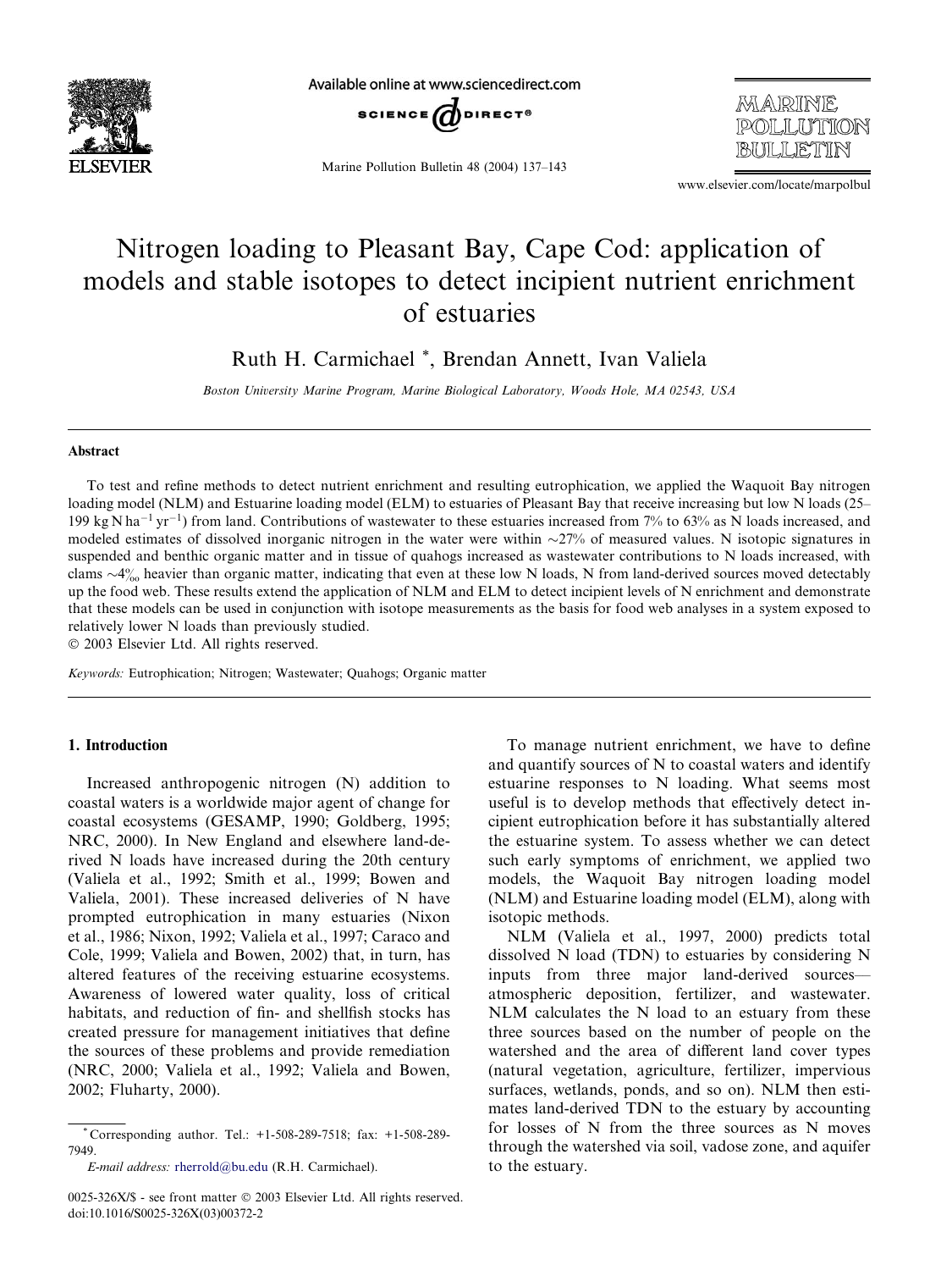ELM (Valiela et al., submitted for publication) considers how dissolved inorganic nitrogen (DIN) inputs from land are altered by biological and physical processes within an estuary, to estimate the concentration of DIN available to producers and consumers in the waterbody. For any estuary of interest, ELM uses the TDN value predicted by NLM and inputs for direct atmospheric deposition to the waterbody to calculate how processes such as denitrification,  $N_2$  fixation, and N burial affect DIN concentrations in the water column. ELM estimates are based on features of the estuary, including depth, flushing rate, and area of the estuary covered by salt marshes, seagrass meadows, and open water.

We have verified NLM and ELM by comparisons to direct measurements in other Cape Cod estuaries (Valiela et al., 2000; Valiela et al., submitted for publication). Coefficients of variation based on standard error for measured versus modeled comparisons across several estuaries was 12% for NLM and 8.1% for ELM (Valiela et al., submitted for publication). Most of the estuaries involved in these verifications, however, are subject to relatively high land-derived N loads (Valiela et al., 2000; Costa, 1994). A useful challenge to our models is to test them in estuaries that are undergoing lower, incipient rates of N loading. Such tests would assess whether we can use this approach for early detection of eutrophication and will provide evidence about the transferability of these models to less extensively studied systems (NRC, 2000).

Pleasant Bay (Fig. 1), the largest groundwater-fed embayment on Cape Cod, MA, provides a good location to test the performance of N loading and DIN concentration models and to trace land-derived N in estuarine food webs. Like the majority of Cape Cod, wastewater is delivered to subestuaries of Pleasant Bay primarily through septic systems. Subwatersheds of Pleasant Bay include golf courses, residential lawns, and cranberry bogs that receive fertilizer. There are also several intercepting freshwater ponds and fresh and saltwater wetlands in the Pleasant Bay system. Pleasant Bay is different, however, from other Cape Cod embayments previously modeled in that it has subestuaries with smaller watersheds, somewhat lower flushing times (Table 1), and relatively low levels of urbanization of watersheds compared to estuary size.

We have also established that we can use N stable isotope ratios to determine how coupled estuaries might be to their watersheds and to provide a means to trace N inputs from land to producers and consumers within specific estuaries. These linkages are possible because different combinations of land uses convey different N isotopic signatures to receiving estuaries (McClelland et al., 1997; McClelland and Valiela, 1998a), with N isotopic signatures of biota generally increasing as the % contributions of wastewater increase (McClelland et al., 1997; Voss and Struck, 1997; McClelland and Valiela, 1998b; Waldron et al., 2001; Evgenidou and Valiela, 2002; Weiss et al., 2002; Shriver et al., 2002; Mayer et al., 2002; Cole et al., submitted for publication). The  $%$  contributions of wastewater to N loads are a significant predictor of N isotopic signatures of primary producers across a wide geographic range (Cole et al., submitted for publication). N isotopic signatures can



Fig. 1. Location, subwatershed delineations, and associated subestuaries of Pleasant Bay. Subwatershed delineations were similar to those previously reported (Eichner et al., 1998).  $L =$  intercepting lakes.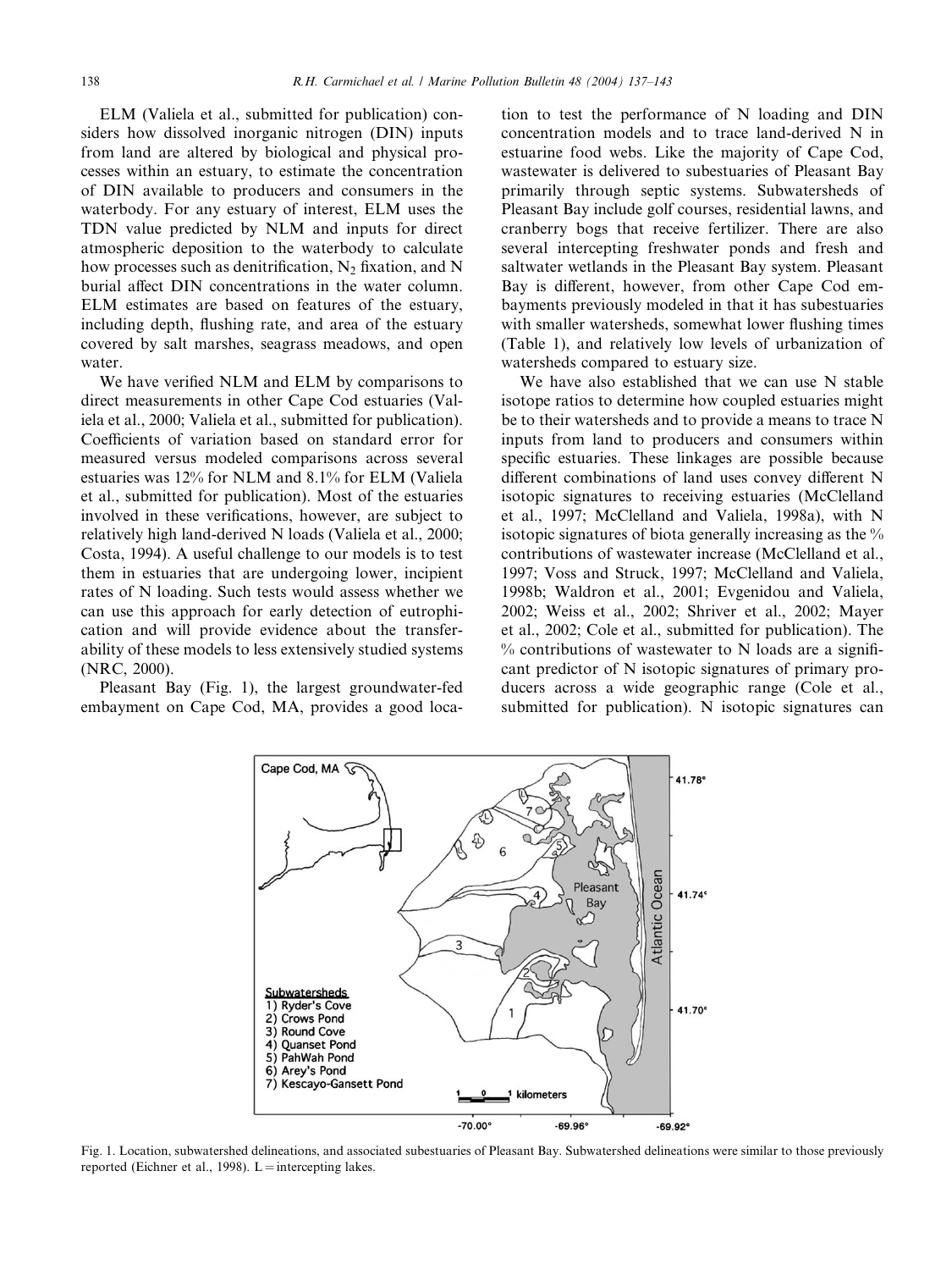Table 1

|                                          | Watershed area (ha) | Flushing time (d) | Embayment area (ha) | N load $(kgyr^{-1})$ | N load (kg ha <sup>-1</sup> yr <sup>-1</sup> ) |
|------------------------------------------|---------------------|-------------------|---------------------|----------------------|------------------------------------------------|
| Pleasant Bay                             | 8622                | 1.0 <sup>a</sup>  | 2752                | 67443                | 25                                             |
| Crows Pond                               | 74                  | 1.8 <sup>a</sup>  | 47                  | 1450                 | 31                                             |
| Kescayo-Gansett Pond                     | 97                  | 1.1 <sup>a</sup>  | 8                   | 519                  | 62                                             |
| Pahwah Pond                              | 56                  | 0.7 <sup>a</sup>  | 3                   | 195                  | 75                                             |
| Quanset Pond                             | 110                 | 0.7 <sup>a</sup>  |                     | 498                  | 108                                            |
| Ryder's Cove                             | 627                 | 0.9 <sup>a</sup>  | 43                  | 4701                 | 109                                            |
| Arey's Pond                              | 926                 | 2.0 <sup>a</sup>  | 24                  | 3301                 | 138                                            |
| Round Cove                               | 116                 | 0.8 <sup>a</sup>  | 5                   | 1076                 | 199                                            |
| Other Cape Cod water bodies <sup>b</sup> |                     |                   |                     |                      |                                                |
| Sage Lot Pond                            | 134                 | 1.5               | 32                  | 844                  | 26                                             |
| Jehu Pond                                | 427                 | 2.7               | 43                  | 4059                 | 45                                             |
| Hamblin Pond                             | 260                 | 2.3               | 39                  | 2246                 | 58                                             |
| West Falmouth Harbor                     | 912                 | 1.8               | 70                  | 5285                 | 76                                             |
| Green Pond                               | 1658                | 2.2               | 60                  | 7430                 | 124                                            |
| <b>Quashnet River</b>                    | 2084                | 1.7               | 25                  | 8671                 | 347                                            |
| Childs River                             | 875                 | 2.3               | 13                  | 5697                 | 438                                            |

Watershed areas, flushing times, embayment areas, and estimated N loading rates for the entire Pleasant Bay system and its subwatersheds (cf. Fig. 1) and for other Cape Cod water bodies

N loading rates were estimated using NLM (Valiela et al., 1997) and adding direct deposition to the water body. Embayment areas do not include salt marsh.

<sup>a</sup> Data from Hamilton (1999).

<sup>b</sup> Data from Valiela et al. (2000) and Valiela et al. (submitted for publication).

then be traced up the food web because the ratio of each stable isotope becomes heavier by approximately  $3-5\%$ with each trophic transfer (Peterson and Fry, 1987; Cabana and Rasmussen, 1994). Hence, in the Pleasant Bay estuaries, we examined whether isotopic signatures of producers and clams were related to % wastewater contributions even at low loads.

In this study we tested the ability of our models to reasonably estimate N loads and DIN in water in a series of subwatersheds and subestuaries of the Pleasant Bay estuarine system, subject to different but relatively low N loads. We verified our results in two independent ways, by comparing measured versus modeled DIN concentrations and by examining whether N isotopic signatures of primary producers and a primary consumer were consistent with the pattern of % wastewater contributions predicted by NLM.

## 2. Methods

#### 2.1. Nitrogen loading calculations

To determine loading rates of TDN to Pleasant Bay and associated estuaries, we applied the Waquoit Bay nitrogen loading model (Valiela et al., 1997). NLM is based on N inputs from specific land-uses on each watershed. We modeled land-derived loading rates from sources on land to seven subestuaries and to the entire Pleasant Bay system (Fig. 1). We calculated the N load in kg ha<sup>-1</sup> yr<sup>-1</sup> by dividing the load per year estimated by NLM by the embayment area of the estuary of interest (Table 1).

To determine the area of different land uses and number of buildings on the Pleasant Bay watersheds, we examined color aerial orthophotos, at a scale of 1/12,000 (Massachusetts Department of Environmental Protection, Wetlands Conservation Program, 1993).

#### 2.2. Estimating water column DIN

We did not have measured N loads to Pleasant Bay with which to verify estimates obtained using NLM. Instead, we simultaneously verified estimates for NLM and ELM by comparing modeled estimates of mean annual DIN concentrations versus available measurements of DIN (RMA, 2001). Data on surface DIN concentrations in each estuary were available for 1–2 sampling dates each month from May through October during 2000 and 2001 for a total of 12–19 samples per estuary.

To predict the concentrations of DIN available to producers in each subestuary and in Pleasant Bay as a whole, we applied ELM (Valiela et al., submitted for publication). To use ELM we input required data on annual N loads from land (from NLM), the perimeter of each estuary, areas of open water, salt marsh, and eelgrass meadow (from aerial photos and Ridley, 1998), flushing rates (Hamilton, 1999), and some data also used by NLM, including area of watershed and number of houses on the watershed.

## 2.3. Stable isotope sample collection and preparation

To corroborate the relationship between land use and DIN, as well as to test whether N stable isotopic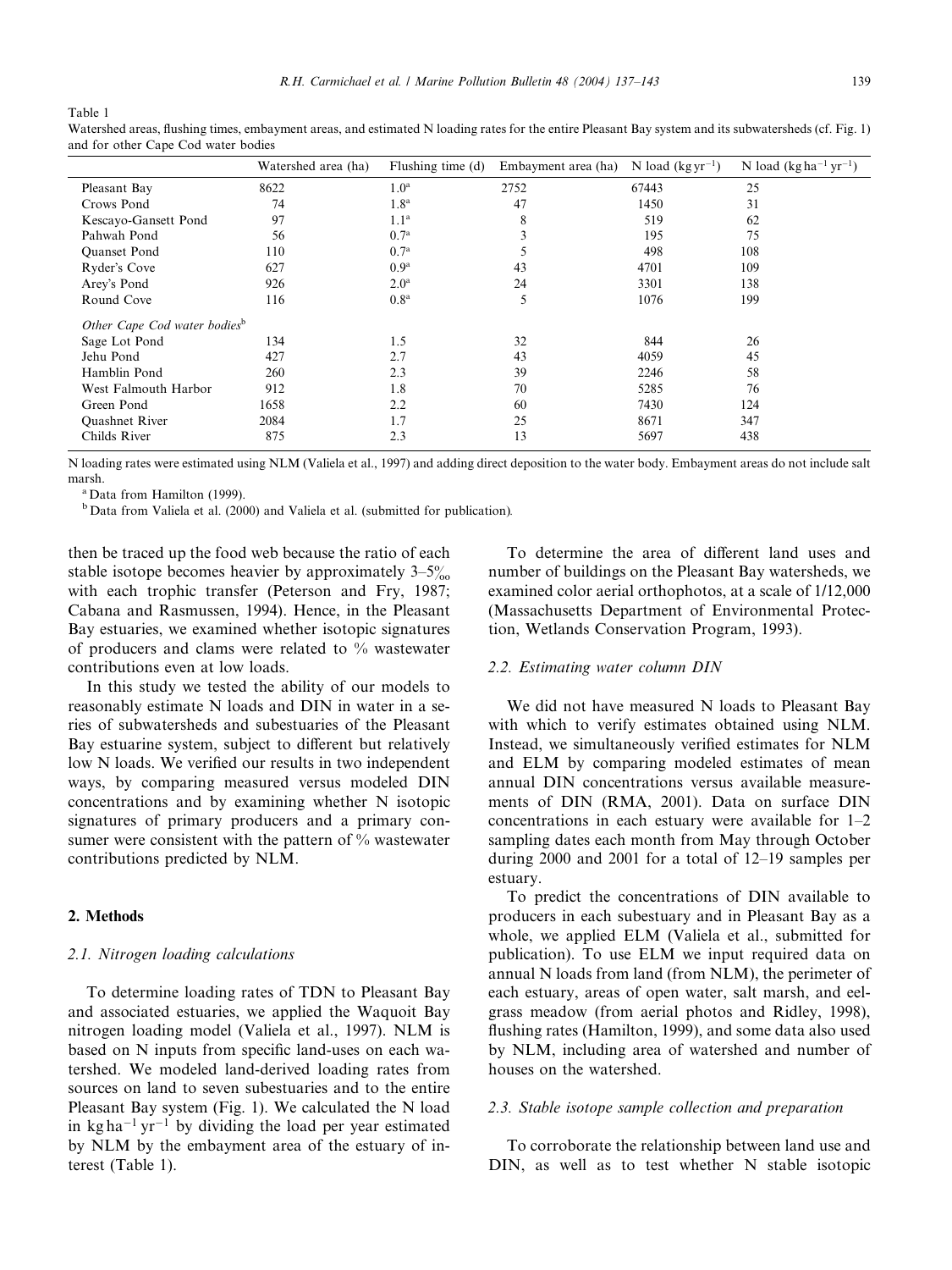measurements detected the low levels of land-derived N loads entering the Pleasant Bay system, we measured isotopic signatures of suspended and benthic producers and in the tissue of a primary consumer from each subestuary. We sampled these same biota from other Cape Cod estuaries to compare results from the Pleasant Bay system to those from more highly loaded areas (Table 1).

To test whether land-derived N moves up the estuarine food web, we chose the trophic linkage between shellfish and particulate organic matter. We sampled the quahog, Mercenaria mercenaria, which feeds on phytoplankton and benthic microalgae (Kamermans, 1994) and was ubiquitous in Pleasant Bay, by pooling tissues of five or more clams from each location. To sample particulate organic matter (POM) that could be ingested by quahogs, we collected suspended POM from the water column by filtering 2–1 l samples of water onto a pre-ashed 0.7 *l*m Whatman glass fiber filter, and we sampled benthic POM from the sediment by aggregating 3 cores collected at each site using a 1 cm  $\times$  3 cm modified syringe corer.

Samples were collected from May–July 2001 and June–July 2002. Samples were dried at 60  $\degree$ C, tissues and sediments were ground, and all samples were sent to the University of California––Davis Stable Isotope Facility to determine  $\delta^{15}N$  signatures by mass spectrometry.

#### 3. Results and discussion

#### 3.1. N loads to Pleasant Bay

N loads delivered from groundwater to the subestuaries of Pleasant Bay were lower but somewhat overlapped the range reported for other Cape Cod water bodies (Table 1 and also Valiela et al., 2000; Costa, 1994), and as we suspected, these loads were substantially lower than N loads reported worldwide (Nixon, 1992). The different arrays of land use on watersheds of Pleasant Bay resulted in distinct N loading rates to the different subestuaries (Table 1). Total annual N loads, as a whole, were lower among subestuaries of Pleasant Bay than among previously studied Cape Cod estuaries  $(t = -2.63, P = 0.02)$  (Table 1). Land-derived N loading rates normalized to estuary area ranged from 25 to 199  $kg \text{N} \text{h}a^{-1} \text{yr}^{-1}$  (Table 1). These results seemed suitable to assess whether the models and isotopic techniques detected incipient enrichment of estuaries.

The estimates of land-derived N loads plus estimates of direct atmospheric deposition on the surface of the subestuaries of Pleasant Bay can be put together to discern the relative contribution of the different N sources as N loads increased (Fig. 2, top). As urbanization increased, both the resulting N loads from estuaries and the % contributions from wastewater



Fig. 2. Percent contribution of different N sources, including atmospheric deposition directly to the water body and indirectly to the watershed, fertilizer, and wastewater (top) and % contribution of wastewater to total N loads  $(Y = 20.25 \ln(x) - 47.38, R^2 = 0.69,$  $F_{\text{reg}} = 13.05, P < 0.01$  (bottom) across eight locations in Pleasant Bay having different N loading rates.

increased (Fig. 2, bottom). The standard error associated with the regression in Fig. 2 (bottom) was 10.74, hence, the value for % wastewater predicted by the regression when N loads are zero was not significantly different from zero. The relative contribution by wastewater increased steeply at low N loads, as watersheds became increasingly urbanized and N loads were higher (Fig. 2, top). On Cape Cod there is little agriculture (Valiela and Bowen, 2002) so fertilizer inputs were small (Fig. 2, top). The proportion of total N load contributed by atmospheric deposition on the watershed (defined as ''indirect'' in Fig. 2, top) did not change very much with increasing N load, while direct atmospheric deposition to the estuary decreased. These data are consistent with previous studies indicating that increases in land-derived N loads are often related to increased wastewater inputs (Valiela et al., 1997; Valiela et al., 2000; Bowen and Valiela, 2001) and point out that remediation of incipient enrichment in these estuaries ought to focus on control of wastewater inputs.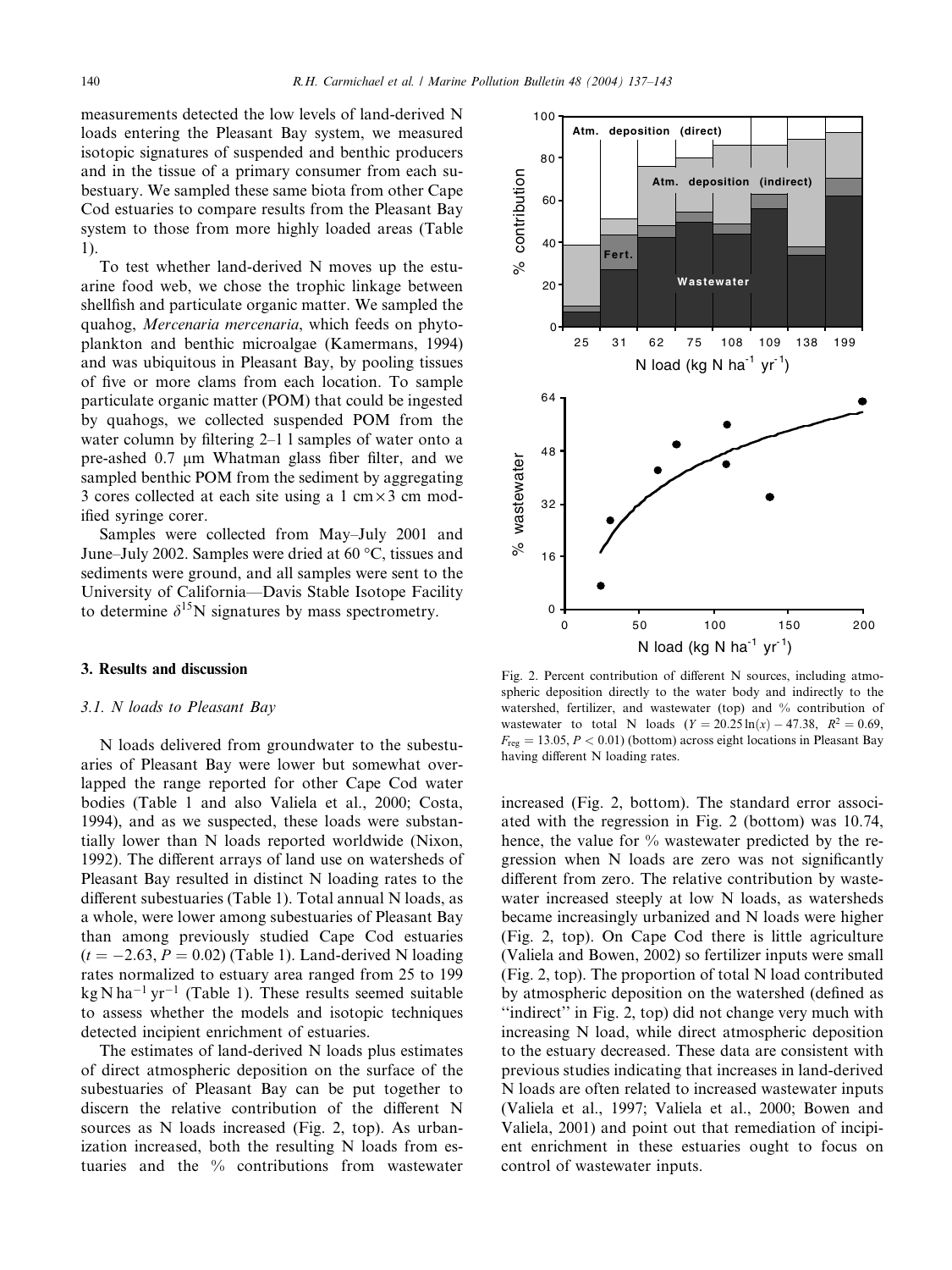# 3.2. Comparing measured and modeled DIN concentrations

The relationship between measured and modeled estimates of DIN in the Pleasant Bay estuaries was similar to comparisons of these estimates for other estuaries (Fig. 3). The regression line fit to the combination of Pleasant Bay points and points from other Cape Cod estuaries was significant and had a slope and intercept that did not differ from the 1:1 line of perfect fit (test for homogeneity of slopes:  $F = 0.63$ ,  $P = 0.43$ , ANCOVA:  $F = 1.16$ ,  $P = 0.29$ , Fig. 3). The range of both measured and modeled DIN concentrations for locations in Pleasant Bay was lower than that of other Cape Cod water bodies (Fig. 3). This finding is consistent with the generally lower N loads predicted by NLM for subestuaries of Pleasant Bay (Table 1).

To assess the uncertainty that might be connected to each data point in Fig. 3 individually, we plotted the frequency distribution of residuals from each data point to the 1:1 line of perfect fit and normalized each residual to its corresponding modeled DIN concentration. We normalized deviation by dividing each residual by the estimated standard deviation to obtain a standardized residual (Sokal and Rohlf, 1981), divided the standardized residual by the modeled DIN concentration, and multiplied by 100 to derive the % normalized residual to account for differences in magnitude of DIN concentrations among sampling sites (Fig. 3, inset). The uncertainty associated with ELM predictions for Pleasant



Fig. 3. Comparison of measured and ELM modeled DIN concentrations for Pleasant Bay and other Cape Cod water bodies described in Table 1 ( $Y = 0.85x + 1.04$ ,  $R^2 = 0.63$ ,  $F_{reg} = 20.69$ ,  $P < 0.001$ ). Inset shows the frequency  $(f)$  of normalized residuals (NR) (standardized residuals normalized to the % of modeled concentrations) for Pleasant Bay (black) and other Cape Cod water bodies (white). The standardized residual for one Pleasant Bay data point (open triangle and inset, grey bar) emerged as an outlier (Sokal and Rohlf, 1981) and was not included in calculations. Data for other Cape Cod water bodies are from Valiela et al. (submitted for publication). Measured DIN values for Pleasant Bay represent summer mean  $\pm$  standard error (RMA, 2001).

Bay estuaries alone was 34% with a median of 13% (Fig. 3, inset). The frequency distribution of these normalized residuals, however, did not differ significantly between Pleasant Bay and other Cape Cod water bodies  $(t = -1.59, P = 0.17)$  and shows that, on average, uncertainty assignable to a specific estuary was  $27 \pm 13\%$  $(median = 3\%)$  (Fig. 3, inset).

The results of the comparison to measured DIN concentration and the estimate of mean uncertainty per estuary suggest that the combination of NLM and ELM provided a reasonably robust method for estimating TDN loads and DIN concentrations in estuarine systems with relatively small watersheds, shorter flushing times, and lower total N loads.

## 3.3. Linking land-derived N loads to isotopic signatures

The  $\delta^{15}N$  of suspended and benthic POM that may be food for shellfish (Fig. 4, top and middle) and in tissue of quahogs, M. mercenaria (Fig. 4, bottom), increased significantly as % contribution of wastewater increased. The  $\delta^{15}N$  in these biota from Pleasant Bay had the same



Fig. 4.  $\delta^{15}N$  in suspended and benthic POM and in tissue of quahogs, M. mercenaria, compared to  $\%$  contribution of wastewater to subestuaries of Pleasant Bay and other Cape Cod estuaries (suspended POM:  $Y = 0.94 \ln(x) + 2.81$ ,  $R^2 = 0.83$ ,  $F_{reg} = 75.71$ ; benthic POM:  $Y = 0.94 \ln(x) + 1.28$ ,  $R^2 = 0.69$ ,  $F_{reg} = 35.42$ ; quahogs:  $Y =$ 0.86 ln(x) + 6.33,  $R^2 = 0.70$ ,  $F_{reg} = 37.22$ ; all  $P_{reg} < 0.0001$ ).  $POM =$  particulate organic matter. No data were available for Hamblin Pond.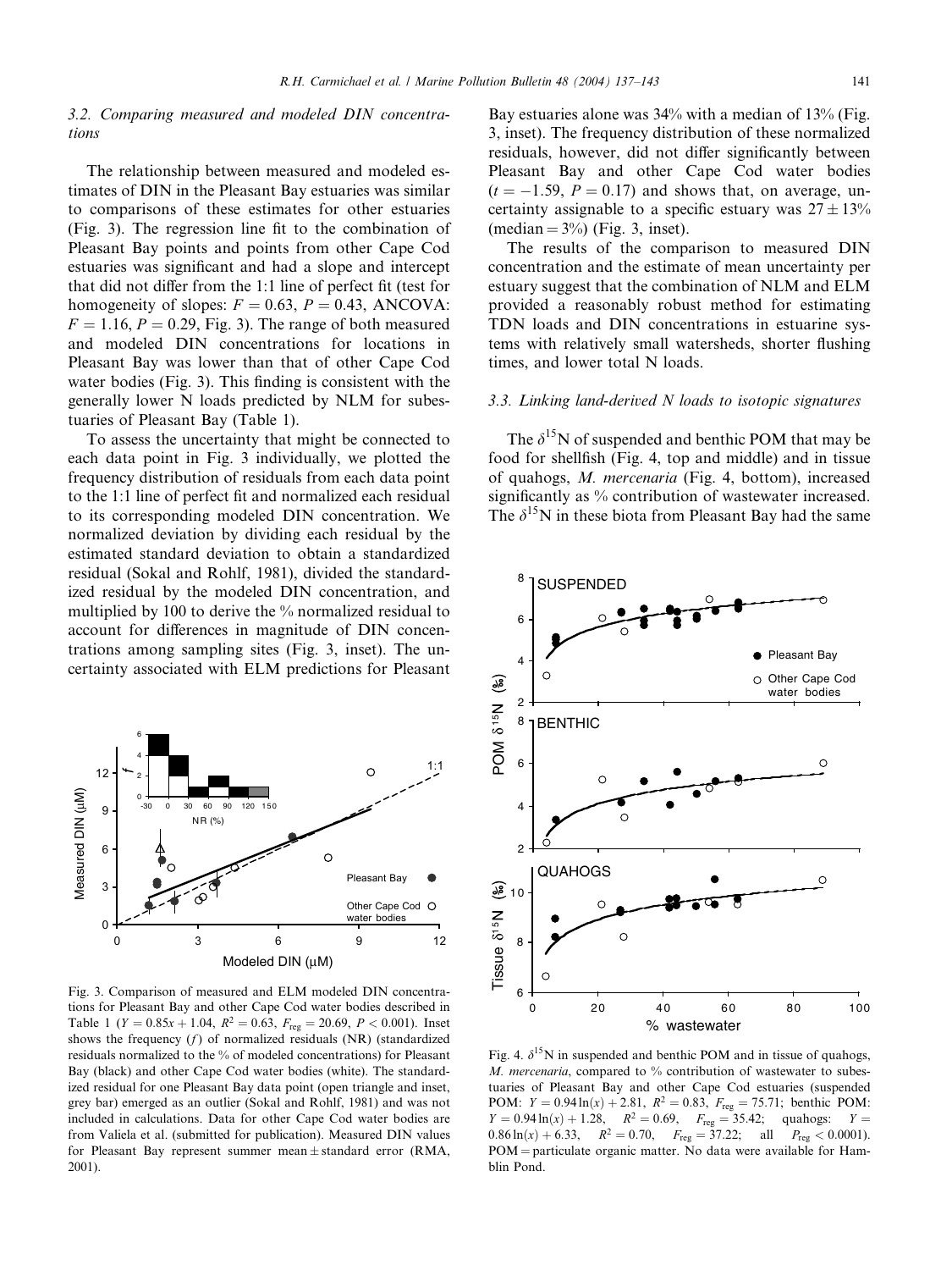magnitude of response to increasing wastewater contributions as biota in other Cape Cod estuaries (Fig. 4). Hence, in Pleasant Bay, an estuarine system with lower N loads and shorter flushing times, land-derived nitrogen loads can be predictably linked to N in biota by means of  $\delta^{15}$ N values.

The slopes of the regressions comparing  $\delta^{15}N$  to % wastewater were the same for suspended and benthic POM and quahogs ( $F = 0.12, P < 0.89$ ) (Fig. 4). Mean  $\delta^{15}$ N signatures, however, differed between groups (ANOVA:  $F = 137.27$ ,  $P < 0.0001$ ) (Fig. 4), with  $\delta^{15}N$ values of POM lighter than that of quahogs by approximately  $4\%$  (Fig. 4). This difference is consistent with expected fractionation from food source to consumer (Peterson and Fry, 1987; Cabana and Rasmussen, 1994), indicating quahogs in Pleasant Bay were likely feeding on POM from one or a combination of these sources. Hence, these results unambiguously show that N derived from land in the specific estuary where we collected the shellfish was transferred up the food web to this consumer.

These analyses have tested and expanded the application of two models that when used together reasonably predicted N loads and available DIN concentrations in subestuaries of Pleasant Bay that have different physical characteristics than subestuaries previously modeled. Continued study of a wide range of different coastal systems having different physical features and land-derived N loads are necessary to test and refine methods to detect and manage eutrophication (NRC, 2000). This study demonstrates that such models can be used in conjunction with isotope measurements to successfully quantify and trace N from inputs on land to a consumer, providing the basis for food web analyses even among estuaries with incipient N loads.

#### Acknowledgements

We thank the Friends of Pleasant Bay and their contributors for funding this research, the Pleasant Bay Resource Management Alliance for sharing data, the Massachusetts Environmental Protection Agency–– Wetlands Conservation Program, Stefano Mazzilli and Jennifer Bowen for assistance with modeling, Deborah Rutecki for editing, Andrea Shriver for sampling assistance and sharing data and the Towns of Chatham, Harwich, and Orleans for their cooperation.

#### References

Bowen, J., Valiela, I., 2001. The ecological effects of urbanization of coastal watersheds: historical increases in nitrogen loads and eutrophication of Waquoit Bay estuaries. Canadian Journal of Fisheries and Aquatic Science 58, 1489–1500.

- Cabana, G., Rasmussen, J.B., 1994. Modeling food chain structure and contaminant bioaccumulation using stable nitrogen isotopes. Nature 372, 255–257.
- Caraco, N., Cole, J., 1999. Human impact on nitrate export: an analysis using major world rivers. Ambio 28, 167–170.
- Cole, M.L., Valiela, I., Kroeger, K.D., Fry, B., Tomasky, G.L., Cebrian, J., Wigand, C., McKinney, R.A., Grady, S.P., Silva, M.E.C. Assessment of a  $\delta^{15}N$  isotopic method to indicate anthropogenic eutrophication in aquatic ecosystems, Journal of Environmental Quality, in press.
- Costa, J., 1994. A Buzzards Bay Embayment Subwatershed Evaluation: Establishing Priorities of Nitrogen Management Action. Buzzards Bay Project, EPA, Buzzards Bay, MA, pp. 1–103.
- Eichner, E.M., Livingston, K., Smith, B., Morrill, V., 1998. Pleasant Bay nitrogen loading study: final report. Water Resources Office Cape Cod Commission, Cape Cod, MA, pp. 1–36.
- Evgenidou, A., Valiela, I., 2002. Response of growth and density of a population of Geukensia demissa to land-derived nitrogen loading in Waquoit Bay, Massachusetts. Estuarine Coastal and Shelf Science 55, 125–138.
- Fluharty, D., 2000. Habitat protection, ecological issues and implementation of the Sustainable Fisheries Act. Ecological Applications 10, 325–327.
- GESAMP, 1990. The State of the Marine Environment. Joint Group of Experts on the Scientific Aspects of Marine Pollution. Reports and Studies, 39, United Nations Environmental Programme.
- Goldberg, E., 1995. Emerging problems in the coastal zone for the twenty-first century. Marine Pollution Bulletin 31, 152–158.
- Hamilton, R., 1999. Addendum to Final Report: Hydrodynamic and Tidal Flushing Study of Pleasant Bay Estuary. The Woods Hole Group, Inc., Falmouth, MA. pp. 1–11.
- Kamermans, P., 1994. Similarity in food source and timing of feeding in deposit- and suspension-feeding bivalves. Marine Ecology Progress Series 104, 63–75.
- Mayer, B., Boyer, E.W., Goodale, C., Jaworski, N.A., Van Breemen, N., Howarth, R.W., Seitzinger, S., Billen, G., Lajtha, K., Nadelhoffer, K., Van Dam, D., Hetling, L.J., Nosal, M., Paustian, K., 2002. Sources of nitrate in rivers draining sixteen watersheds in the northeastern US: isotopic constraints. Biogeochemistry 57/58, 171– 197.
- McClelland, J.W., Valiela, I., 1998a. Linking nitrogen in estuarine producers to land-derived sources. Limnology and Oceanography 43, 577–585.
- McClelland, J.W., Valiela, I., 1998b. Changes in food web structure under the influence of increased anthropogenic nitrogen inputs to estuaries. Marine Ecology Progress Series 168, 259–271.
- McClelland, J.W., Valiela, I., Michener, R.H., 1997. Nitrogen-stable isotope signatures in estuarine food webs: a record of increasing urbanization in coastal watersheds. Limnology and Oceanography 42, 930–937.
- National Research Council (NRC), 2000. Clean Coastal Waters: Understanding and Reducing the Effects of Nutrient Pollution, Washington, DC, pp. 165–176.
- Nixon, S., 1992. Quantifying the relationship between nitrogen input and the productivity of marine ecosystems. In: Proceedings of the Advanced Marine Technology Conference, vol. 5, pp. 57–83.
- Nixon, S., Oviatt, C., Frithsen, J., Sullivan, B., 1986. Nutrients and productivity of estuarine and coastal marine ecosystems. Journal of the Limnological Society of South Africa 12, 43–71.
- Peterson, B.J., Fry, B., 1987. Stable isotopes in ecosystem studies. Annual Review of Ecology and Systematics 18, 293–320.
- Ridley, C., 1998. Pleasant Bay Resource Management Plan, Pleasant Bay Technical Advisory Committee, Ridley & Associates Inc., Chatham, MA, pp. 1–160.
- RMA (Pleasant Bay Resource Management Alliance), 2001. Pleasant Bay Citizen Water Quality Monitoring Program: Interim Report. Addendum, Chatham, Harwich, and Orleans, MA, pp. 1–9.